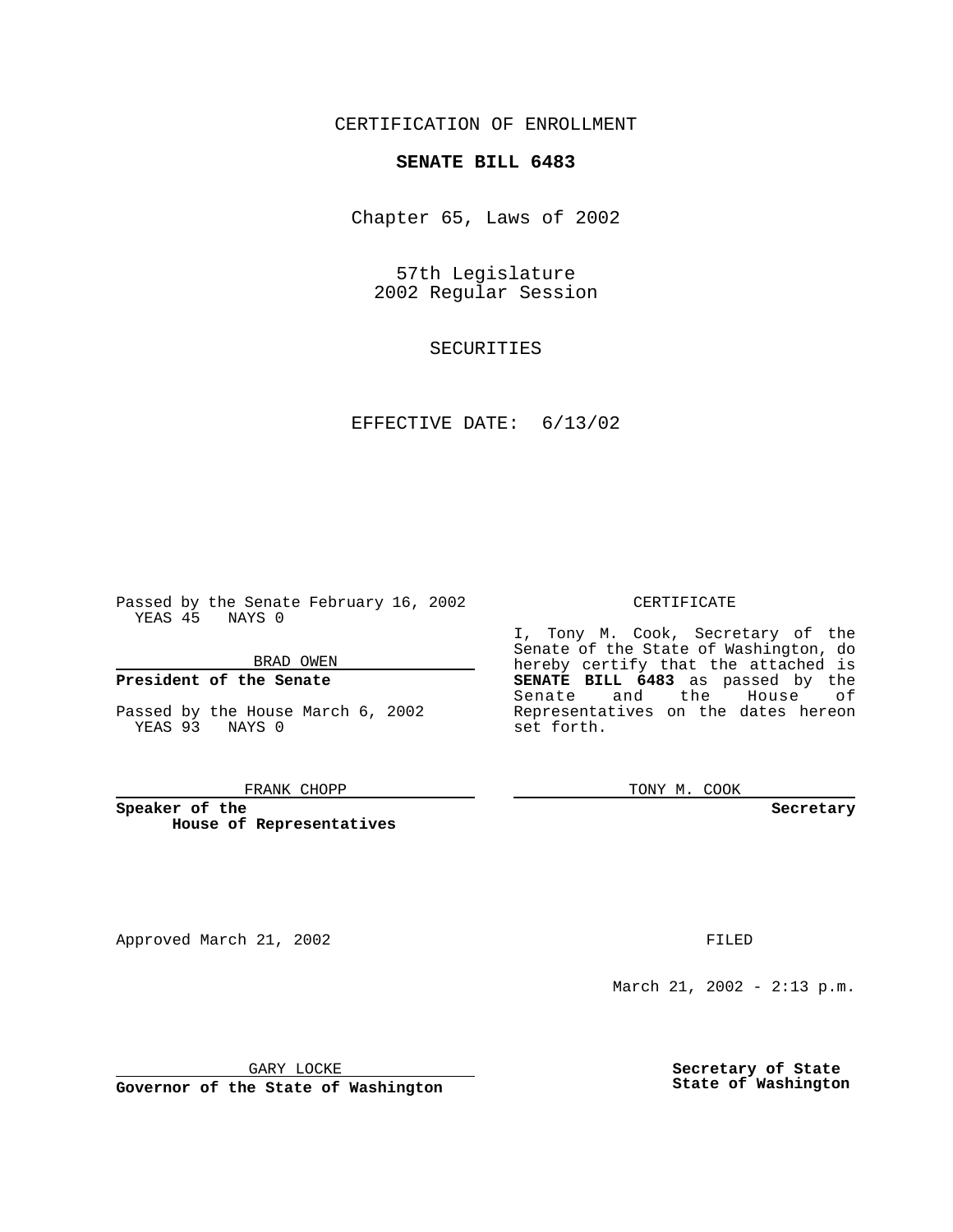## **SENATE BILL 6483** \_\_\_\_\_\_\_\_\_\_\_\_\_\_\_\_\_\_\_\_\_\_\_\_\_\_\_\_\_\_\_\_\_\_\_\_\_\_\_\_\_\_\_\_\_\_\_

\_\_\_\_\_\_\_\_\_\_\_\_\_\_\_\_\_\_\_\_\_\_\_\_\_\_\_\_\_\_\_\_\_\_\_\_\_\_\_\_\_\_\_\_\_\_\_

Passed Legislature - 2002 Regular Session

### **State of Washington 57th Legislature 2002 Regular Session**

**By** Senators Prentice and Winsley; by request of Department of Financial Institutions

Read first time 01/18/2002. Referred to Committee on Labor, Commerce & Financial Institutions.

 AN ACT Relating to regulating securities; amending RCW 21.20.005, 21.20.020, 21.20.040, 21.20.110, 21.20.310, 21.20.370, and 21.20.380; and adding a new section to chapter 21.20 RCW.

BE IT ENACTED BY THE LEGISLATURE OF THE STATE OF WASHINGTON:

 **Sec. 1.** RCW 21.20.005 and 1998 c 15 s 1 are each amended to read as follows:

 The definitions set forth in this section shall apply throughout this chapter, unless the context otherwise requires:

 (1) "Director" means the director of financial institutions of this state.

 (2) "Salesperson" means any individual other than a broker-dealer who represents a broker-dealer or issuer in effecting or attempting to effect sales of securities. "Salesperson" does not include an individual who represents an issuer in (a) effecting a transaction in a security exempted by RCW 21.20.310 (1), (2), (3), (4), (9), (10), (11), (12), or (13), (b) effecting transactions exempted by RCW 21.20.320 unless otherwise expressly required by the terms of the exemption, or (c) effecting transactions with existing employees, partners, or directors of the issuer if no commission or other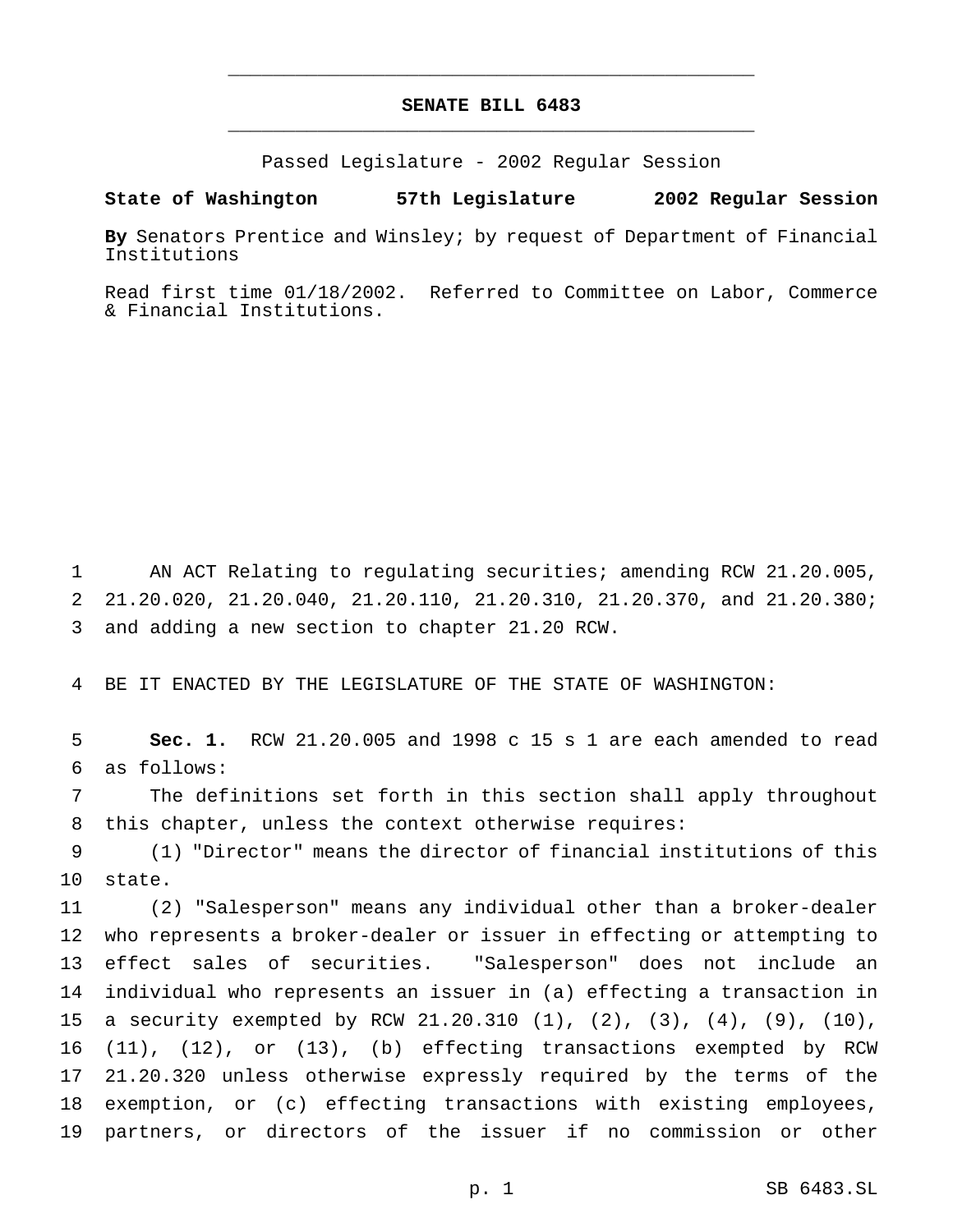remuneration is paid or given directly or indirectly for soliciting any person in this state.

 (3) "Broker-dealer" means any person engaged in the business of effecting transactions in securities for the account of others or for that person's own account. "Broker-dealer" does not include (a) a salesperson, issuer, bank, savings institution, or trust company, (b) a person who has no place of business in this state if the person effects transactions in this state exclusively with or through the issuers of the securities involved in the transactions, other broker- dealers, or banks, savings institutions, trust companies, insurance companies, investment companies as defined in the investment company act of 1940, pension or profit-sharing trusts, or other financial institutions or institutional buyers, whether acting for themselves or as trustees, or (c) a person who has no place of business in this state if during any period of twelve consecutive months that person does not direct more than fifteen offers to sell or to buy into or make more than five sales in this state in any manner to persons other than those specified in (b) of this subsection.

 (4) "Guaranteed" means guaranteed as to payment of principal, interest, or dividends.

 (5) "Full business day" means all calendar days, excluding therefrom Saturdays, Sundays, and all legal holidays, as defined by statute.

 (6) "Investment adviser" means any person who, for compensation, engages in the business of advising others, either directly or through publications or writings, as to the value of securities or as to the advisability of investing in, purchasing, or selling securities, or who, for compensation and as a part of a regular business, issues or promulgates analyses or reports concerning securities. "Investment adviser" also includes financial planners and other persons who, as an integral component of other financially related services, (a) provide the foregoing investment advisory services to others for compensation as part of a business or (b) hold themselves out as providing the foregoing investment advisory services to others for compensation. Investment adviser shall also include any person who holds himself out as a financial planner.

 "Investment adviser" does not include (a) a bank, savings institution, or trust company, (b) a lawyer, accountant, certified public accountant licensed under chapter 18.04 RCW, engineer, or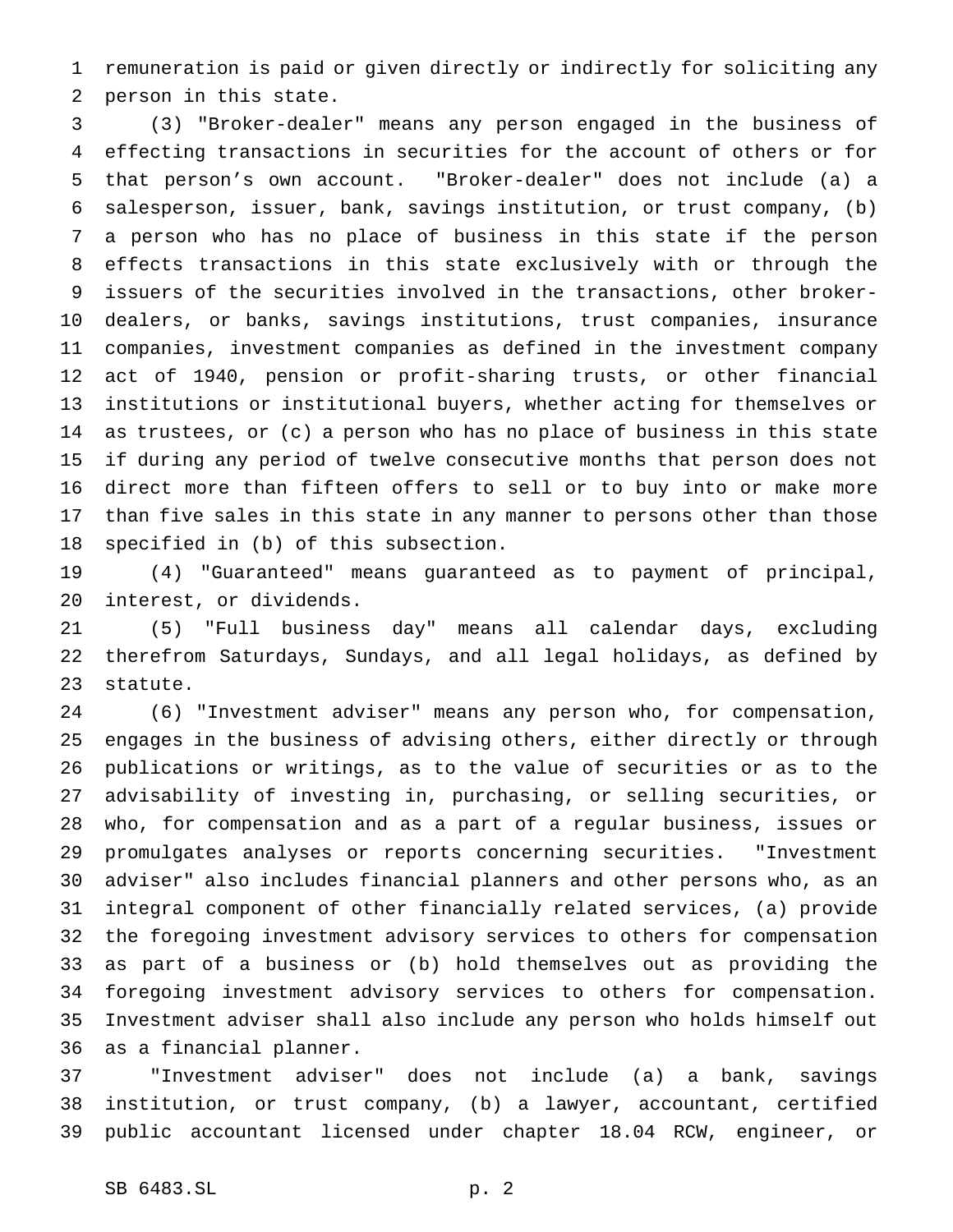teacher whose performance of these services is solely incidental to the practice of his or her profession, (c) a broker-dealer or its salesperson whose performance of these services is solely incidental to the conduct of its business as a broker-dealer and who receives no special compensation for them, (d) a publisher of any bona fide newspaper, news magazine, news column, newsletter, or business or financial publication or service, whether communicated in hard copy form, by electronic means, or otherwise, that does not consist of the rendering of advice on the basis of the specific investment situation of each client, (e) a radio or television station, (f) a person whose advice, analyses, or reports relate only to securities exempted by RCW 21.20.310(1), (g) an investment adviser representative, or (h) such other persons not within the intent of this paragraph as the director may by rule or order designate.

 (7) "Issuer" means any person who issues or proposes to issue any security, except that with respect to certificates of deposit, voting trust certificates, or collateral-trust certificates, or with respect to certificates of interest or shares in an unincorporated investment trust not having a board of directors (or persons performing similar functions) or of the fixed, restricted management, or unit type; the term "issuer" means the person or persons performing the acts and assuming the duties of depositor or manager pursuant to the provisions of the trust or other agreement or instrument under which the security is issued.

 (8) "Nonissuer" means not directly or indirectly for the benefit of the issuer.

 (9) "Person" means an individual, a corporation, a partnership, a limited liability company, a limited liability partnership, an association, a joint-stock company, a trust where the interest of the beneficiaries are evidenced by a security, an unincorporated organization, a government, or a political subdivision of a government. (10) "Sale" or "sell" includes every contract of sale of, contract to sell, or disposition of, a security or interest in a security for

 value. "Offer" or "offer to sell" includes every attempt or offer to dispose of, or solicitation of an offer to buy, a security or interest in a security for value.

 Any security given or delivered with, or as a bonus on account of, any purchase of securities or any other thing is considered to constitute part of the subject of the purchase and to have been offered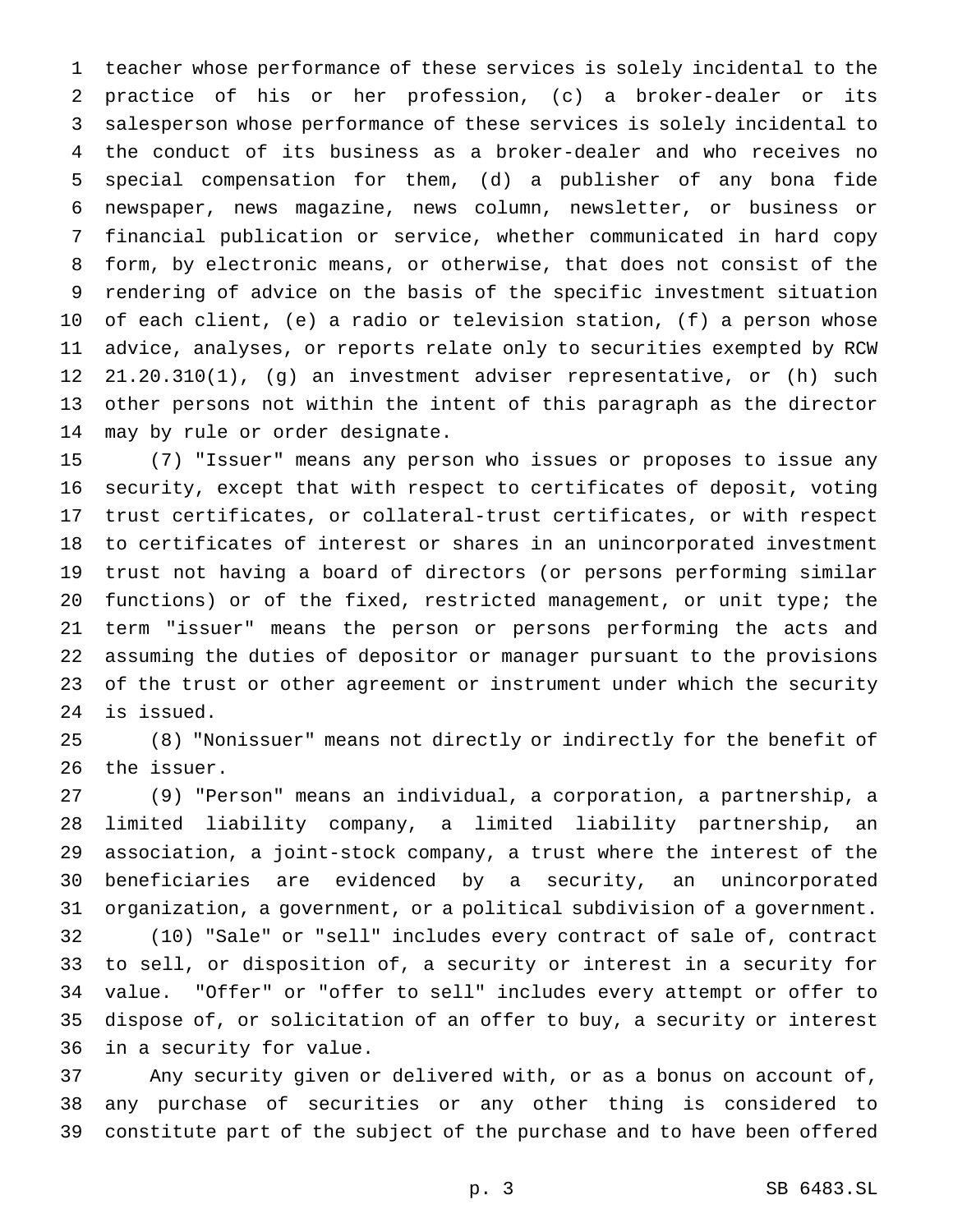and sold for value. A purported gift of assessable stock is considered to involve an offer and sale. Every sale or offer of a warrant or right to purchase or subscribe to another security of the same or another issuer, as well as every sale or offer of a security which gives the holder a present or future right or privilege to convert into another security of the same or another issuer, is considered to include an offer of the other security.

 (11) "Securities Act of 1933," "Securities Exchange Act of 1934," "Public Utility Holding Company Act of 1935," "Investment Company Act of 1940," and "Investment Advisers Act of 1940" means the federal statutes of those names as amended before or after June 10, 1959.

12 (12)(a) "Security" means any note; stock; treasury stock; bond; debenture; evidence of indebtedness; certificate of interest or participation in any profit-sharing agreement; collateral-trust certificate; preorganization certificate or subscription; transferable 16 share; investment contract; investment of money or other consideration in the risk capital of a venture with the expectation of some valuable benefit to the investor where the investor does not receive the right to exercise practical and actual control over the managerial decisions of the venture; voting-trust certificate; certificate of deposit for a 21 security; ((certificate of)) fractional undivided interest ((or 22 participation)) in an oil, gas, or ((mining title or)) mineral lease or 23 in payments out of production under ((such)) a ((title or)) lease, 24 right, or royalty; charitable gift annuity; any put, call, straddle, option, or privilege on any security, certificate of deposit, or group or index of securities, including any interest therein or based on the 27 value thereof; or any put, call, straddle, option, or privilege entered into on a national securities exchange relating to foreign currency; or, in general, any interest or instrument commonly known as a "security," or any certificate of interest or participation in, temporary or interim certificate for, receipt for, guarantee of, or 32 warrant or right to subscribe to or purchase, any (( $of$  the foregoing; 33 or any sale of or indenture, bond or contract for the conveyance of 34 land or any interest therein where such land is situated outside of the 35 state of Washington and such sale or its offering is not conducted by 36 a real estate broker licensed by the state of Washington)) security 37 under this subsection. This subsection applies whether or not the 38 security is evidenced by a written document.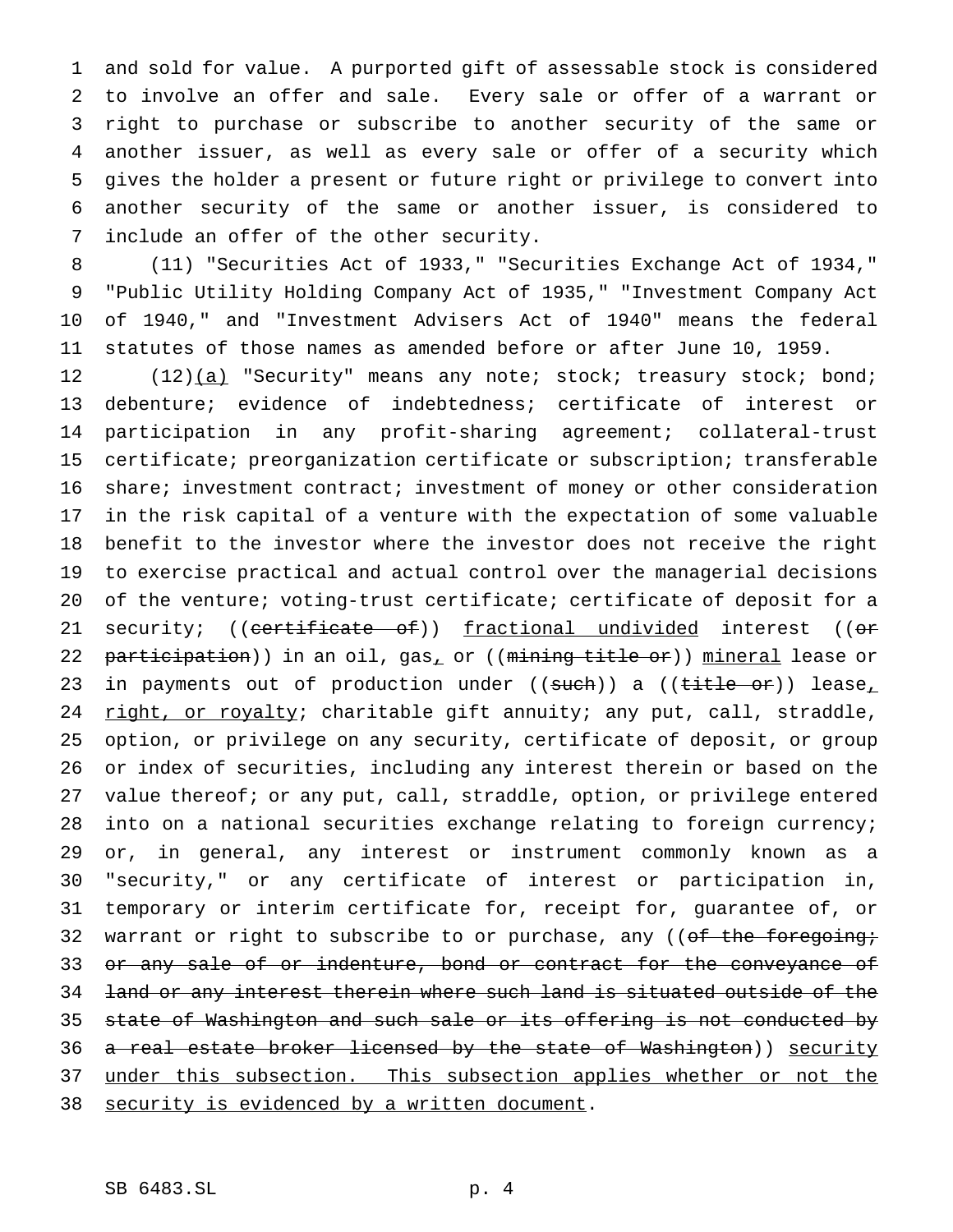1 (b) "Security" does not include: (i) Any insurance or endowment policy or annuity contract under which an insurance company promises to pay a fixed sum of money either in a lump sum or periodically for life 4 or some other specified period; or (ii) an interest in a contributory or noncontributory pension or welfare plan subject to the Employee Retirement Income Security Act of 1974.

 (13) "State" means any state, territory, or possession of the United States, as well as the District of Columbia and Puerto Rico.

 (14) "Investment adviser representative" means any partner, officer, director, or a person occupying similar status or performing similar functions, or other individual, who is employed by or associated with an investment adviser, and who does any of the following:

 (a) Makes any recommendations or otherwise renders advice regarding securities;

(b) Manages accounts or portfolios of clients;

 (c) Determines which recommendation or advice regarding securities should be given;

 (d) Solicits, offers, or negotiates for the sale of or sells investment advisory services; or

 (e) Supervises employees who perform any of the functions under (a) through (d) of this subsection.

(15) "Relatives," as used in RCW 21.20.310(11) includes:

(a) A member's spouse;

(b) Parents of the member or the member's spouse;

(c) Grandparents of the member or the member's spouse;

 (d) Natural or adopted children of the member or the member's spouse;

(e) Aunts and uncles of the member or the member's spouse; and

(f) First cousins of the member or the member's spouse.

 (16) "Customer" means a person other than a broker-dealer or investment adviser.

 (17) "Federal covered security" means any security defined as a covered security in the Securities Act of 1933.

 (18) "Federal covered adviser" means any person registered as an investment adviser under section 203 of the Investment Advisers Act of 1940.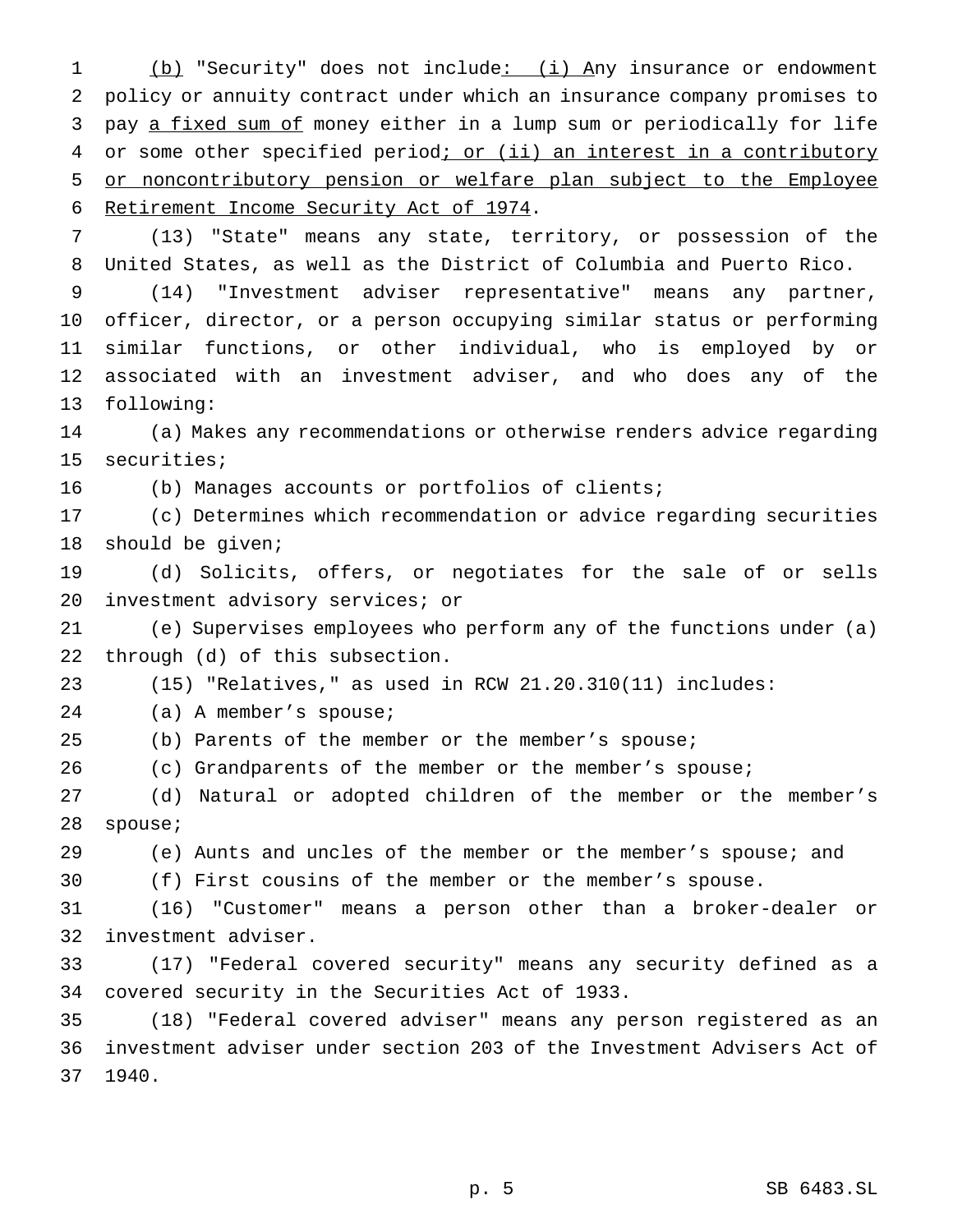**Sec. 2.** RCW 21.20.020 and 1998 c 15 s 2 are each amended to read as follows:

 (1) It is unlawful for any person who receives any consideration from another party primarily for advising the other person as to the value of securities or their purchase or sale, whether through the issuance of analyses or reports or otherwise:

 (( $(1)$ )) (a) To employ any device, scheme, or artifice to defraud the other person;

9  $((+2))$  (b) To engage in any act, practice, or course of business which operates or would operate as a fraud or deceit upon the other person; or

12 (c) To engage in any dishonest or unethical practice as the director may define by rule.

14 This subsection (1) applies whether or not the person is an investment adviser, federal covered adviser, or investment adviser under this chapter or the Investment Advisers Act of 1940.

17 ( $(\frac{1}{3})$  To act)) (2) It is unlawful for an investment adviser, acting as principal for his or her own account, knowingly to sell any security to or purchase any security from a client, or act as a broker for a person other than such client, knowingly to effect any sale or purchase of any security for the account of such client, without disclosing to such client in writing before the execution of such transaction the capacity in which he or she is acting and obtaining the consent of the 24 client to such transaction( $\overline{t}$  or

25 (4) To engage in any dishonest or unethical practice as the 26 director may define by rule)).

27 This subsection (2) does not apply to a transaction with a customer 28 of a broker-dealer if the broker-dealer is not acting as an investment 29 adviser in relation to the transaction.

 **Sec. 3.** RCW 21.20.040 and 1998 c 15 s 3 are each amended to read as follows:

 (1) It is unlawful for any person to transact business in this state as a broker-dealer or salesperson, unless: (a) The person is registered under this chapter; (b) the person is exempted from registration as a broker-dealer or salesperson to sell or resell condominium units sold in conjunction with an investment contract as may be provided by rule or order of the director as to persons who are licensed pursuant to the provisions of chapter 18.85 RCW; (c) the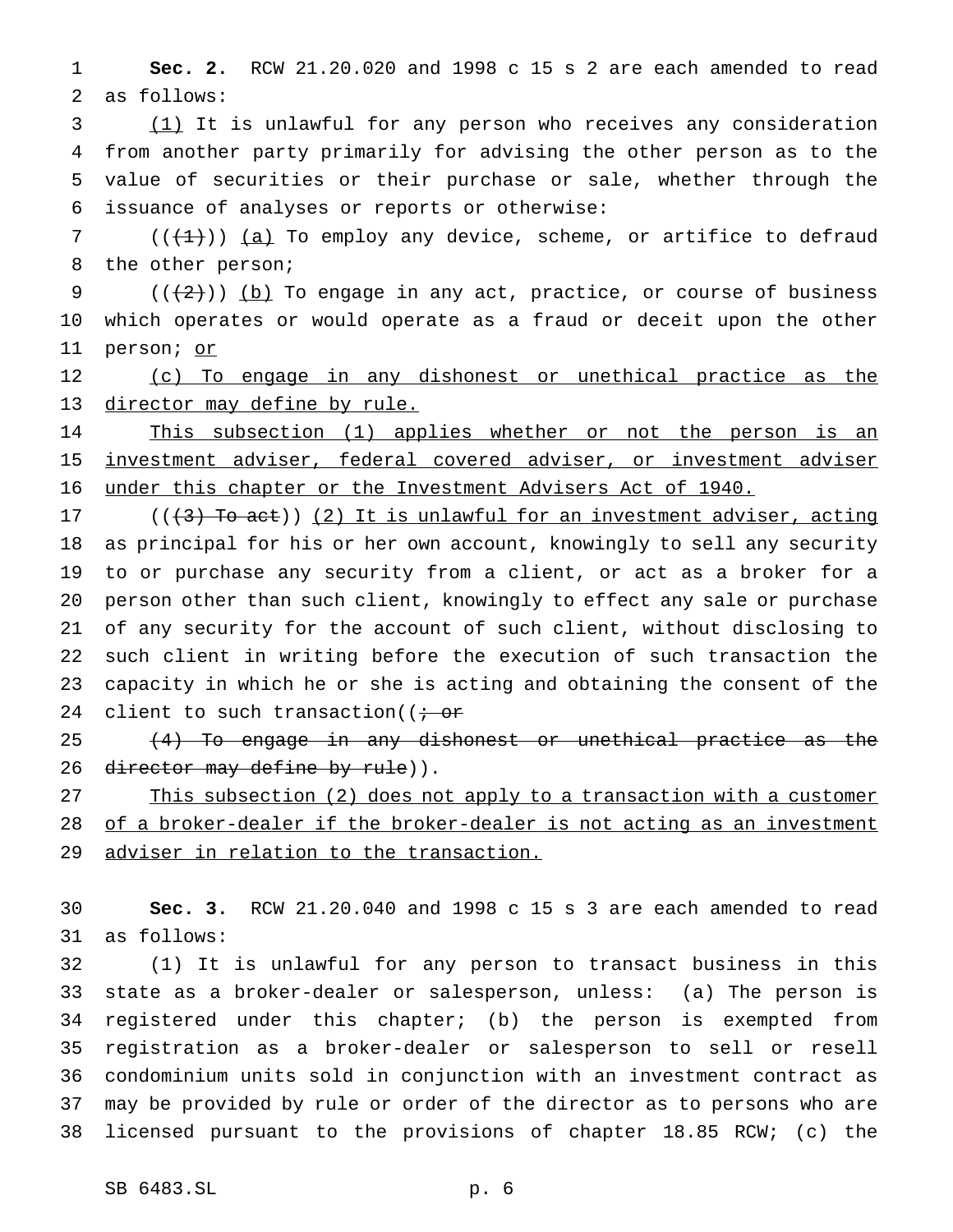person is a salesperson who satisfies the requirements of section 15(h)(2) of the Securities Exchange Act of 1934 and effects in this state no transactions other than those described by section 15(h)(3) of 4 the Securities Exchange Act of 1934; ((or)) (d) the person is a salesperson effecting transactions in open-end investment company 6 securities sold at net asset value without any sales charges; or (e) the person participates only in the sale or offering for sale of variable contracts which fund corporate plans meeting the requirements for qualification under section 401 or 403 of the United States Internal Revenue Code as set forth in RCW 48.18A.060.

 (2) It is unlawful for any broker-dealer or issuer to employ a salesperson unless the salesperson is registered or exempted from registration.

 (3) It is unlawful for any person to transact business in this state as an investment adviser or investment adviser representative unless: (a) The person is so registered or exempt from registration under this chapter; (b) the person has no place of business in this state and (i) the person's only clients in this state are investment advisers registered under this chapter, federal covered advisers, broker-dealers, banks, savings institutions, trust companies, insurance companies, investment companies as defined in the Investment Company Act of 1940, employee benefit plans with assets of not less than one million dollars, or governmental agencies or instrumentalities, whether acting for themselves or as trustees with investment control, or (ii) during the preceding twelve-month period the person has had fewer than six clients who are residents of this state other than those specified in (b)(i) of this subsection; (c) the person is an investment adviser to an investment company registered under the Investment Company Act of 1940; (d) the person is a federal covered adviser and the person has complied with requirements of RCW 21.20.050; or (e) the person is excepted from the definition of investment adviser under section 202(a)(11) of the Investment Advisers Act of 1940.

 (4) It is unlawful for any person, other than a federal covered adviser, to hold himself or herself out as, or otherwise represent that he or she is a "financial planner", "investment counselor", or other similar term, as may be specified in rules adopted by the director, unless the person is registered as an investment adviser or investment adviser representative, is exempt from registration under RCW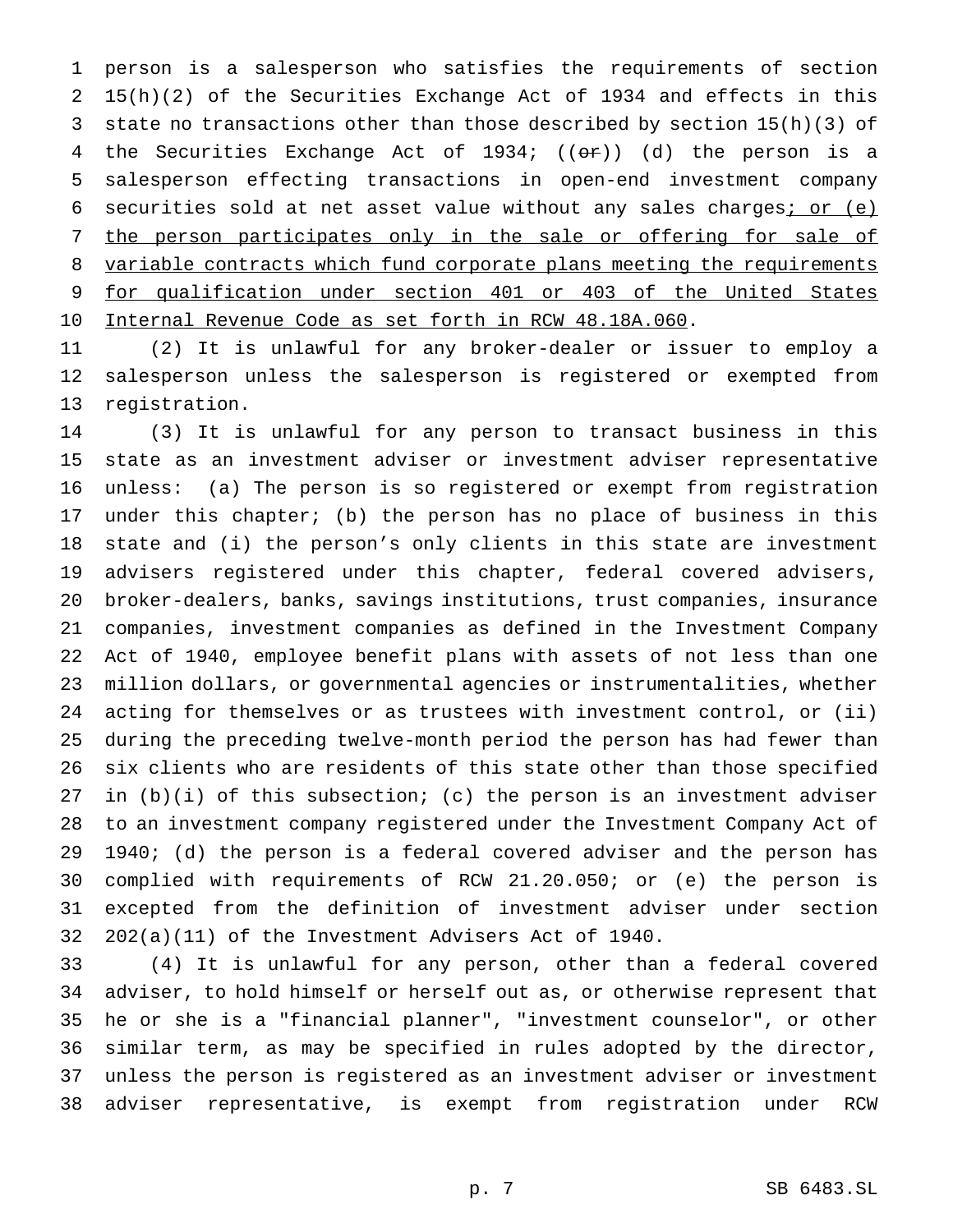21.20.040(1), or is excluded from the definition of investment adviser under RCW 21.20.005(6).

 (5)(a) It is unlawful for any person registered or required to be registered as an investment adviser under this chapter to employ, supervise, or associate with an investment adviser representative unless such investment adviser representative is registered as an investment adviser representative under this chapter.

 (b) It is unlawful for any federal covered adviser or any person required to be registered as an investment adviser under section 203 of the Investment Advisers Act of 1940 to employ, supervise, or associate with an investment adviser representative having a place of business located in this state, unless such investment adviser representative is registered or is exempted from registration under this chapter.

 **Sec. 4.** RCW 21.20.110 and 1998 c 15 s 10 are each amended to read as follows:

16 (1) The director may by order deny, suspend,  $(0 \text{F})$  revoke<sub>1</sub> 17 restrict, condition, or limit any application or registration of any broker-dealer, salesperson, investment adviser representative, or 19 investment adviser; or censure or fine the registrant or an officer, director, partner, or person occupying similar functions for a 21 registrant; ((or restrict or limit a registrant's function or activity 22 of business for which registration is required in this state;)) if the director finds that the order is in the public interest and that the applicant or registrant or, in the case of a broker-dealer or 25 investment adviser, any partner, officer, ((or)) director, or person occupying similar functions:

 (a) Has filed an application for registration under this section which, as of its effective date, or as of any date after filing in the case of an order denying effectiveness, was incomplete in any material respect or contained any statement which was, in the light of the circumstances under which it was made, false, or misleading with respect to any material fact;

 (b) Has willfully violated or willfully failed to comply with any provision of this chapter or a predecessor act or any rule or order under this chapter or a predecessor act, or any provision of chapter 21.30 RCW or any rule or order thereunder;

37 (c) Has been convicted, within the past ((five)) ten years, of any misdemeanor involving a security, or a commodity contract or commodity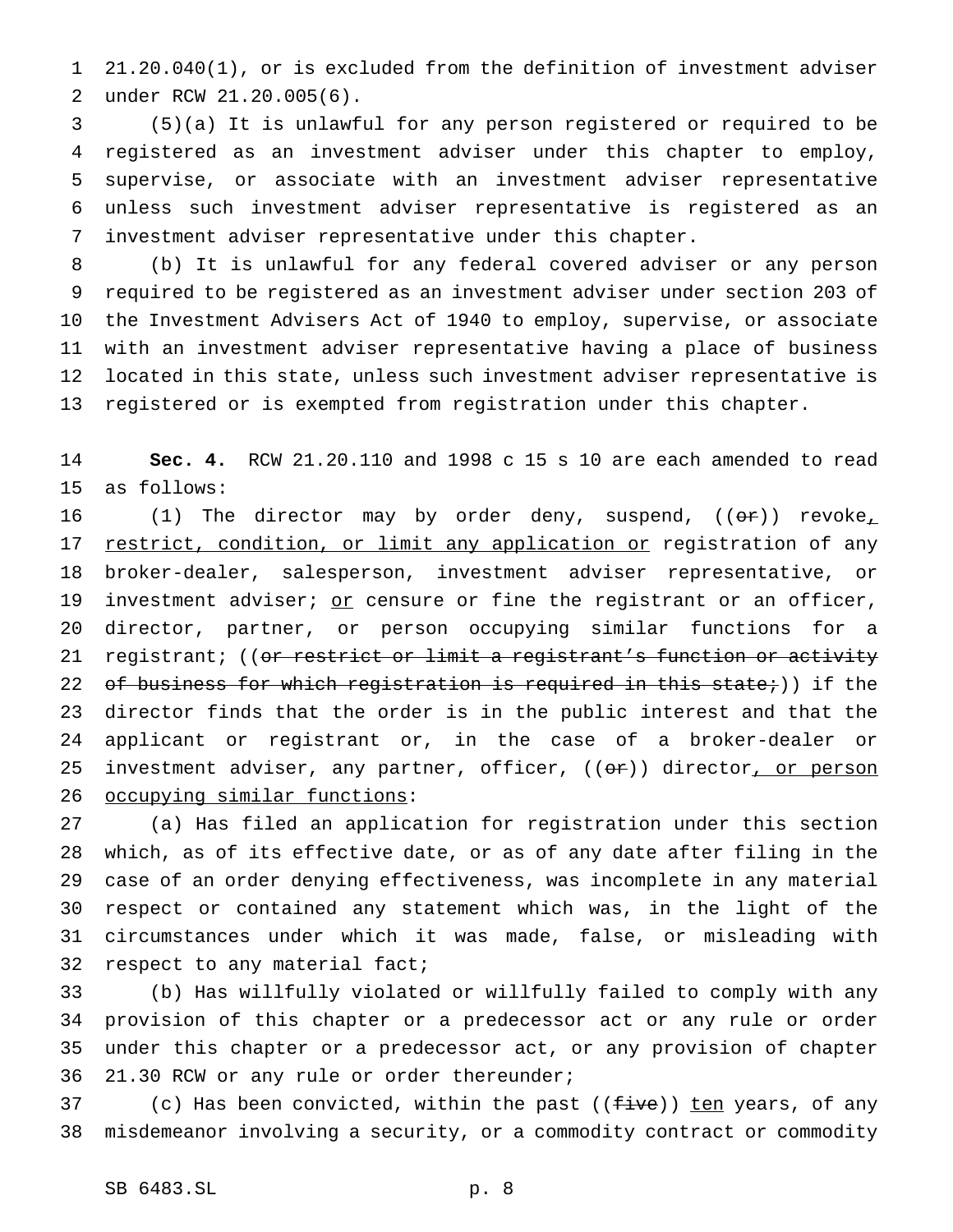option as defined in RCW 21.30.010, or any aspect of the securities 2 ((or investment)), commodities ((business)), business investments, franchises, business opportunities, insurance, banking, or finance business, or any felony involving moral turpitude;

5 (d) Is permanently or temporarily enjoined or restrained by any 6 court of competent jurisdiction in an action brought by the director, 7 a state, or a federal government agency from engaging in or continuing 8 any conduct or practice involving any aspect of the securities ((or 9 investment)), commodities ((business)), business investments, 10 franchises, business opportunities, insurance, banking, or finance 11 business;

12 (e) Is the subject of an order ((of the director denying, 13 suspending, or revoking registration as a broker-dealer, salesperson, 14 investment adviser, or investment adviser representative)) entered 15 after notice and opportunity for hearing:

16 (i) By the securities administrator of a state or by the Securities 17 and Exchange Commission denying, revoking, or suspending registration 18 as a broker-dealer, salesperson, investment adviser, or investment 19 adviser representative;

20 (ii) By the securities administrator of a state or by the 21 Securities and Exchange Commission sanctioning against a broker-dealer 22 or an investment adviser;

23 (iii) By the Securities and Exchange Commission suspending or 24 expelling the registrant from membership in a self-regulatory 25 organization; or

26 (iv) By a court adjudicating a United States Postal Service fraud; 27 The director may not commence a revocation or suspension proceeding 28 more than one year after the date of the order relied on. The director 29 may not enter an order on the basis of an order under another state 30 securities act unless that order was based on facts that would 31 constitute a ground for an order under this section;

32 (f) Is the subject of an order ((entered within the past five years 33 by the securities administrator of any other state or by the federal 34 securities and exchange commission denying or revoking registration as 35 a broker-dealer or salesperson, or a commodity broker-dealer or sales 36 representative, or the substantial equivalent of those terms as defined 37 in this chapter or by the commodity futures trading commission denying 38 or revoking registration as a commodity merchant as defined in RCW 39 21.30.010, or is the subject of an order of suspension or expulsion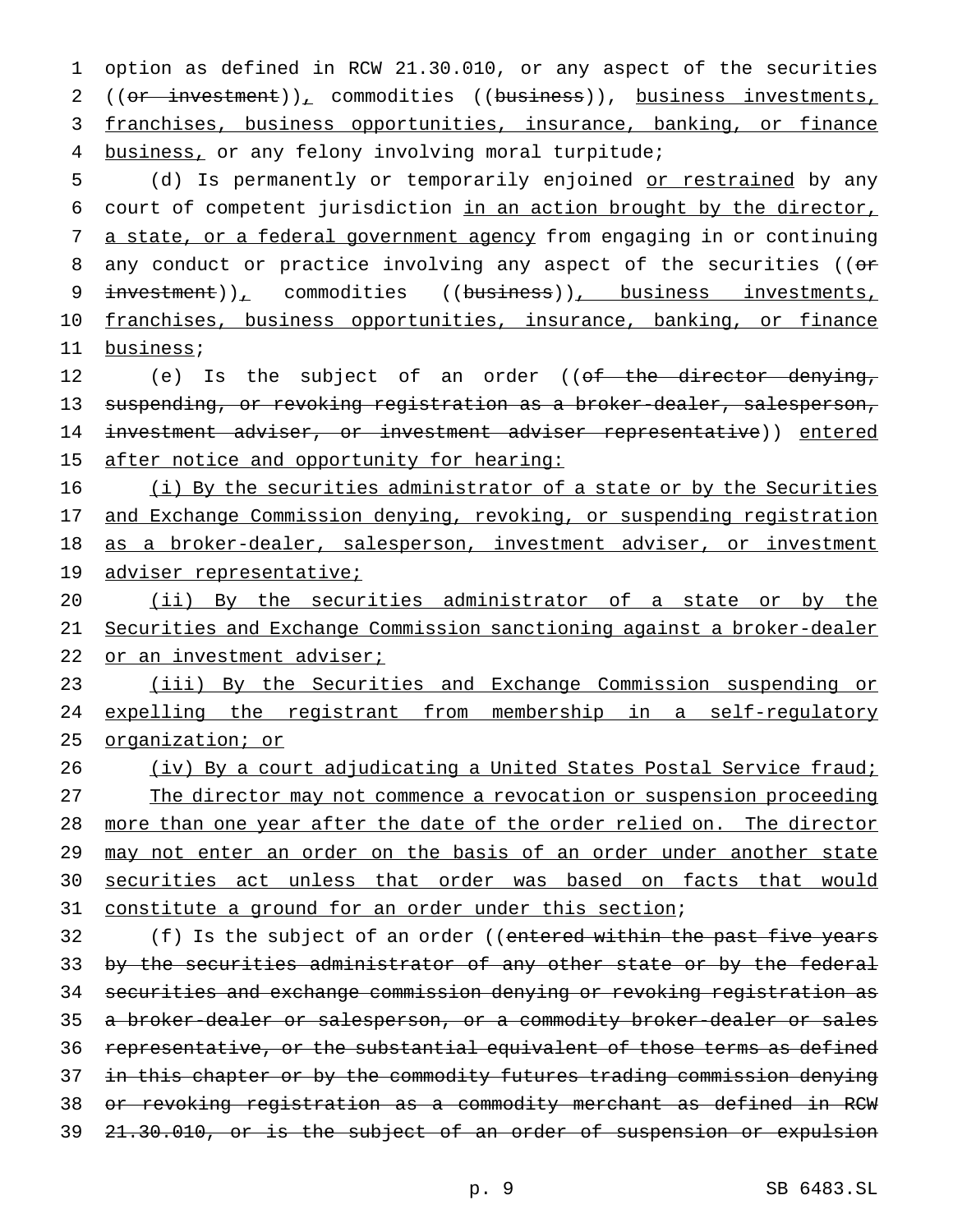1 from membership in or association with a self-regulatory organization 2 registered under the securities exchange act of 1934 or the federal 3 commodity exchange act, or is the subject of a United States post 4 office fraud order; but (i) the director may not institute a revocation 5 or suspension proceeding under this clause more than one year from the 6 date of the order relied on, and (ii) the director may not enter any 7 order under this clause on the basis of an order unless that order was 8 based on facts which would currently constitute a ground for an order 9 under this section)), adjudication, or determination, after notice and 10 opportunity for hearing, by the Securities and Exchange Commission, the 11 Commodities Futures Trading Commission, the Federal Trade Commission, 12 or a securities or insurance regulator of any state that the person has 13 willfully violated the Securities Act of 1933, the Securities Exchange 14 Act of 1934, the Investment Advisers Act of 1940, the Investment 15 Company Act of 1940, the Commodities Exchange Act, the securities, 16 insurance, or commodities law of any state, or a federal or state law 17 under which a business involving investments, franchises, business 18 opportunities, insurance, banking, or finance is regulated;

19 (g) Has engaged in dishonest or unethical practices in the 20 securities or ((investment)) commodities business;

21 (h) Is insolvent, either in the sense that his or her liabilities 22 exceed his or her assets or in the sense that he or she cannot meet his 23 or her obligations as they mature; but the director may not enter an 24 order against ((a broker-dealer or investment adviser)) an applicant or 25 registrant under this ((clause)) subsection(1)(h) without a finding of 26 insolvency as to the ((broker-dealer or investment adviser)) applicant 27 or registrant;

28 (i) Has not complied with a condition imposed by the director under 29 RCW 21.20.100, or is not qualified on the basis of such factors as 30 training, experience, or knowledge of the securities business, except 31 as otherwise provided in subsection (2) of this section; ((or))

32 (j) Has failed to supervise reasonably a salesperson or an 33 investment adviser representative, or employee, if the salesperson, 34 investment adviser representative, or employee was subject to the 35 person's supervision and committed a violation of this chapter or a 36 rule adopted or order issued under this chapter. For the purposes of 37 this subsection, no person fails to supervise reasonably another 38 person, if: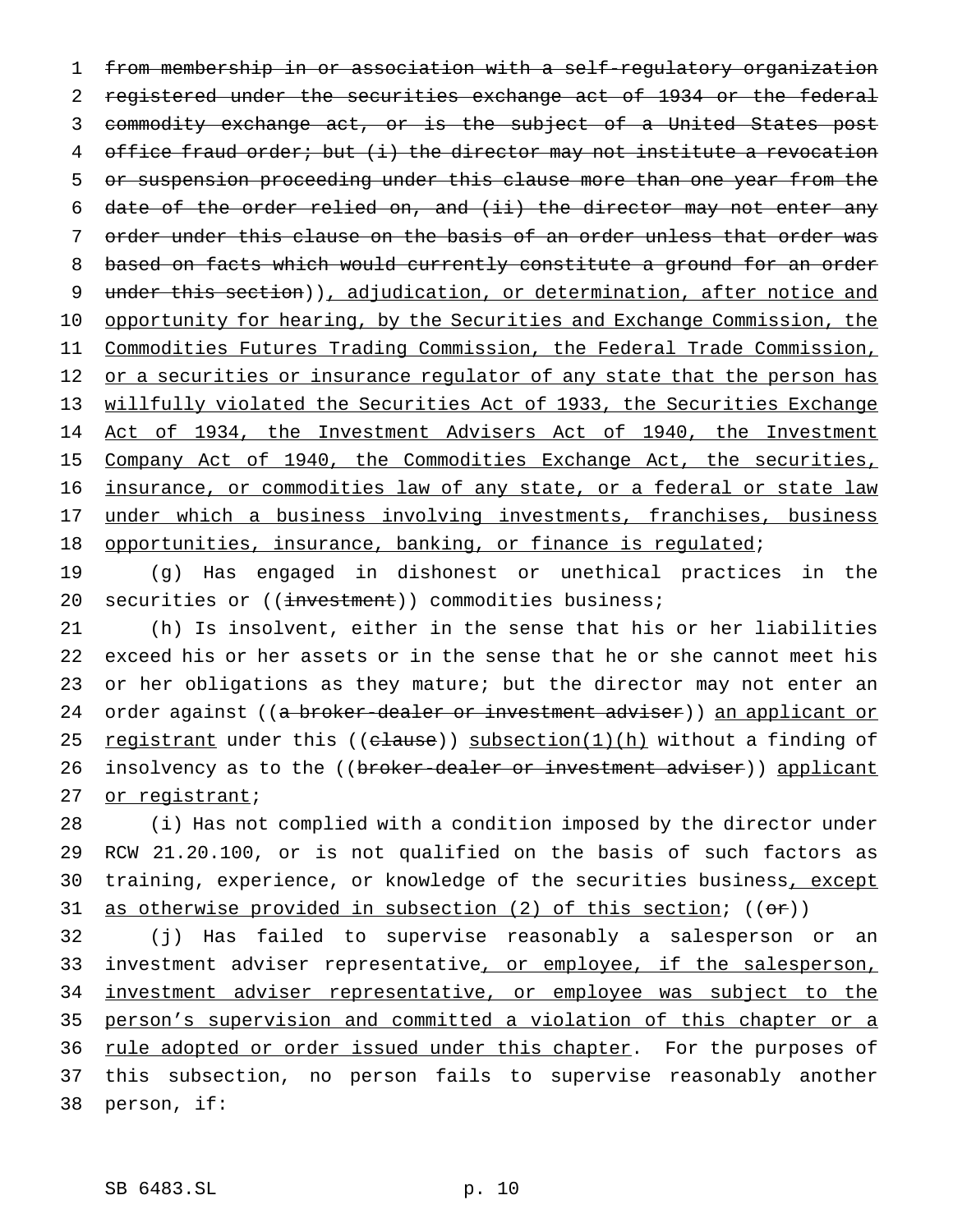(i) There are established procedures, and a system for applying those procedures, that would reasonably be expected to prevent and detect, insofar as practicable, any violation by another person of this chapter, or a rule or order under this chapter; and

 (ii) The supervising person has reasonably discharged the duties and obligations required by these procedures and system without reasonable cause to believe that another person was violating this 8 chapter or rules or orders under this chapter<sub>i</sub>

 (k) Has failed to pay the proper filing fee within thirty days after being notified by the director of a deficiency, but the director 11 shall vacate an order under this subsection (1)(k) when the deficiency is corrected;

 (l) Within the past ten years has been found, after notice and 14 opportunity for a hearing to have:

 (i) Willfully violated the law of a foreign jurisdiction governing or regulating the business of securities, commodities, insurance, or 17 banking;

18 (ii) Been the subject of an order of a securities regulator of a 19 foreign jurisdiction denying, revoking, or suspending the right to engage in the business of securities as a broker-dealer, agent, investment adviser, or investment adviser representative; or

 (iii) Been suspended or expelled from membership by a securities 23 exchange or securities association operating under the authority of the securities regulator of a foreign jurisdiction;

25 (m) Is the subject of a cease and desist order issued by the Securities and Exchange Commission or issued under the securities or 27 commodities laws of a state; or

 (n) Refuses to allow or otherwise impedes the director from conducting an audit, examination, or inspection, or refuses access to any branch office or business location to conduct an audit, examination, or inspection.

32 (2) The director, by rule or order, may require that an 33 examination, including an examination developed or approved by an organization of securities administrators, be taken by any class of or all applicants. The director, by rule or order, may waive the examination as to a person or class of persons if the administrator 37 determines that the examination is not necessary or appropriate in the public interest or for the protection of investors.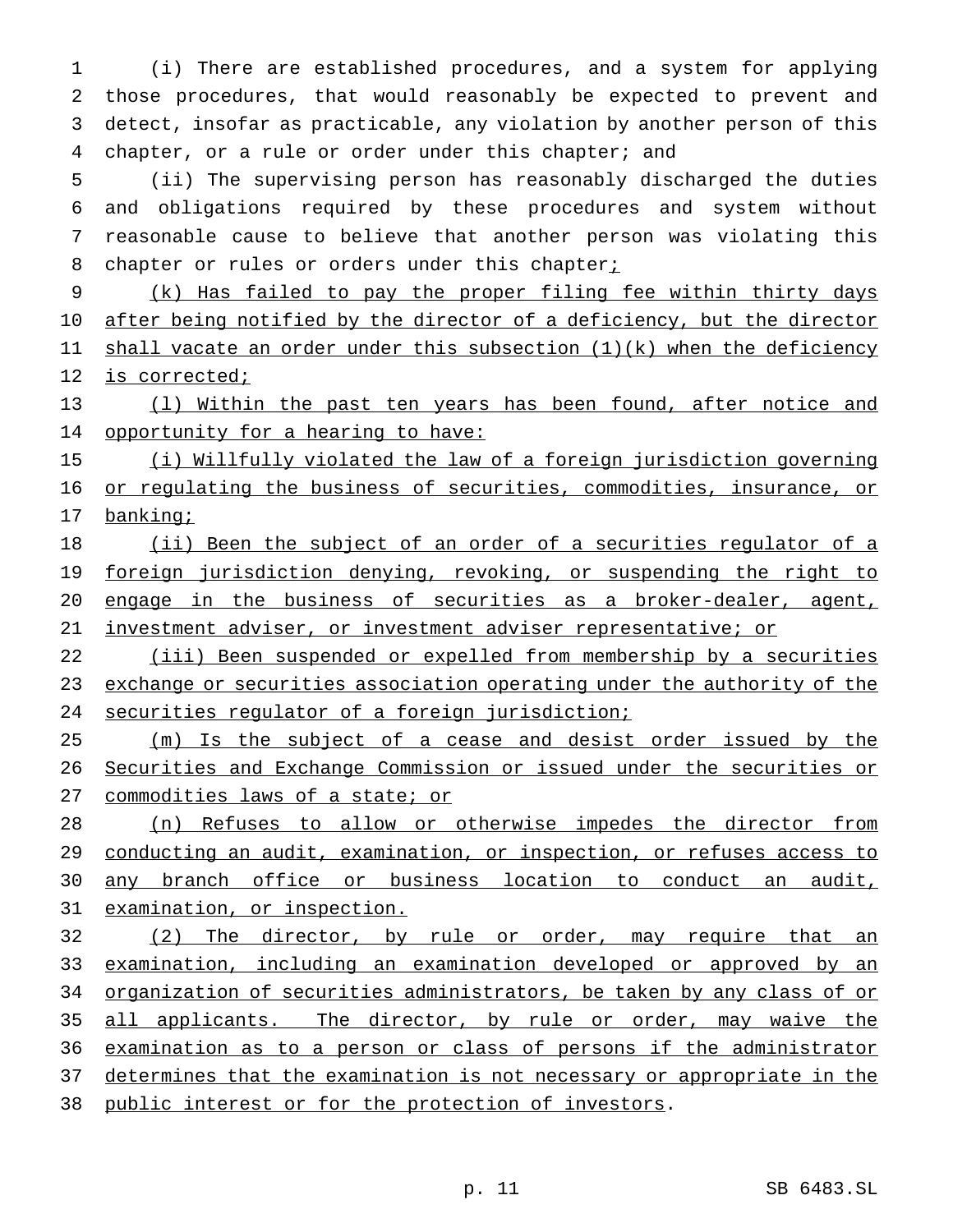$((+2))$   $(3)$  The director may issue a summary order pending final determination of a proceeding under this section upon a finding that it is in the public interest and necessary or appropriate for the protection of investors.

 $((+3))$   $(4)$  The director may not impose a fine under this section except after notice and opportunity for hearing. The fine imposed under this section may not exceed five thousand dollars for each act or omission that constitutes the basis for issuing the order. If a petition for judicial review has not been timely filed under RCW 34.05.542(2), a certified copy of the director's order requiring payment of the fine may be filed in the office of the clerk of the superior court in any county of this state. The clerk shall treat the order of the director in the same manner as a judgment of the superior court. The director's order so filed has the same effect as a judgment of the superior court and may be recorded, enforced, or satisfied in like manner.

 (5) Withdrawal from registration as a broker-dealer, salesperson, 18 investment adviser, or investment adviser representative becomes 19 effective thirty days after receipt of an application to withdraw or within such shorter period as the administrator determines, unless a revocation or suspension proceeding is pending when the application is 22 filed. If a proceeding is pending, withdrawal becomes effective upon 23 such conditions as the director, by order, determines. If no proceeding is pending or commenced and withdrawal automatically becomes 25 effective, the administrator may nevertheless commence a revocation or suspension proceeding under subsection (1)(b) of this section within one year after withdrawal became effective and enter a revocation or suspension order as of the last date on which registration was 29 effective.

 (6) A person who, directly or indirectly, controls a person not in compliance with any part of this section may also be sanctioned to the same extent as the noncomplying person, unless the controlling person acted in good faith and did not directly or indirectly induce the conduct constituting the violation or cause of action.

 (7) The director shall immediately suspend the license or certificate of a person who has been certified pursuant to RCW 74.20A.320 by the department of social and health services as a person 38 who is not in compliance with a support order ((or a residential or 39 visitation order)). If the person has continued to meet all other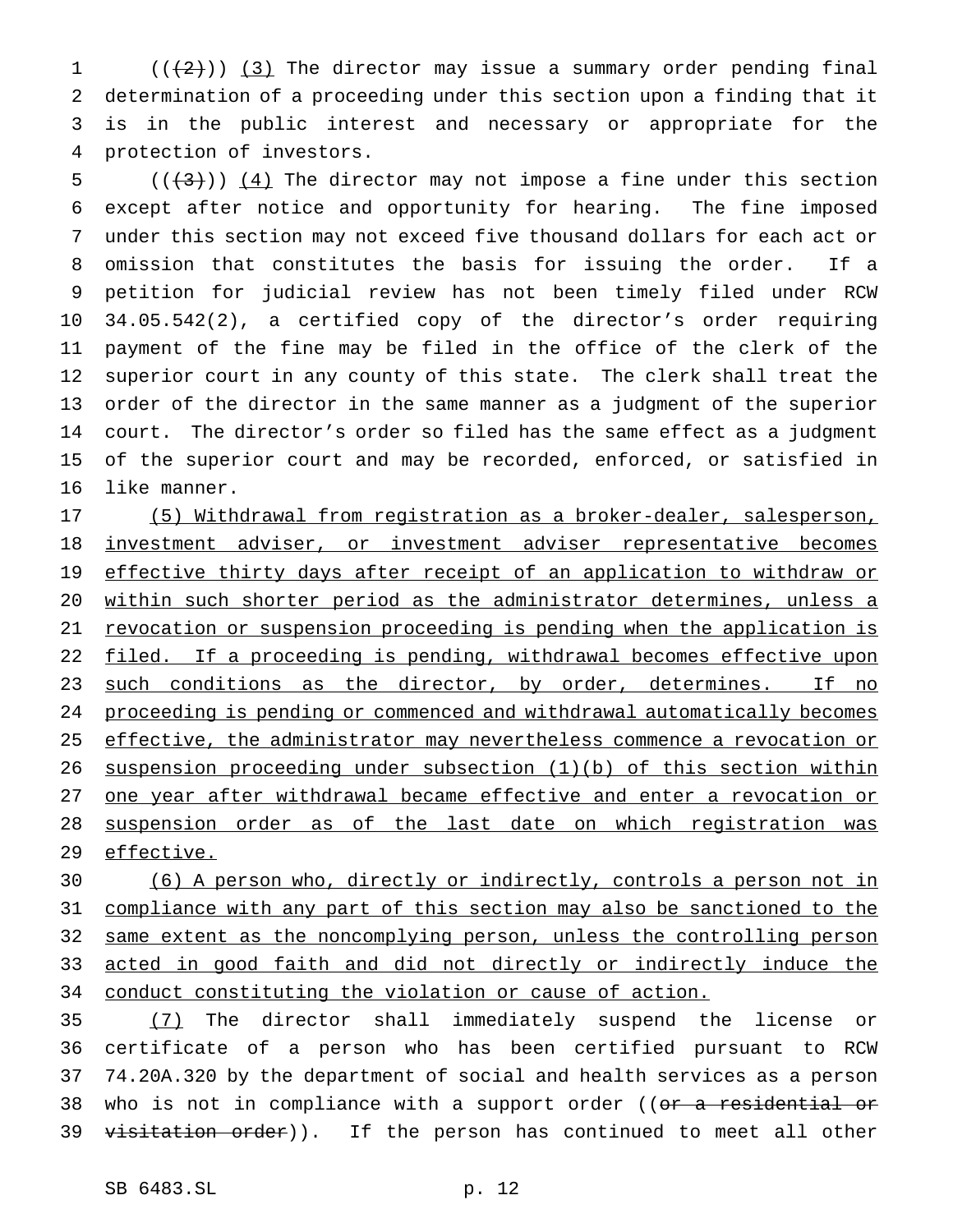requirements for reinstatement during the suspension, reissuance of the license or certificate shall be automatic upon the director's receipt of a release issued by the department of social and health services stating that the licensee is in compliance with the order.

 **Sec. 5.** RCW 21.20.310 and 1998 c 15 s 13 are each amended to read as follows:

 RCW 21.20.140 through 21.20.300, inclusive, and 21.20.327 do not apply to any of the following securities:

 (1) Any security (including a revenue obligation) issued or guaranteed by the United States, any state, any political subdivision of a state, or any agency or corporate or other instrumentality of one or more of the foregoing; or any certificate of deposit for any of the foregoing; but this exemption does not include any security payable solely from revenues to be received from a nongovernmental industrial or commercial enterprise unless such payments are made or unconditionally guaranteed by a person whose securities are exempt from registration by subsection((s)) (7) or (8) of this section: PROVIDED, That the director, by rule or order, may exempt any security payable solely from revenues to be received from a nongovernmental industrial or commercial enterprise if the director finds that registration with respect to such securities is not necessary in the public interest and for the protection of investors.

 (2) Any security issued or guaranteed by Canada, any Canadian province, any political subdivision of any such province, any agency or corporate or other instrumentality of one or more of the foregoing, or any other foreign government with which the United States currently maintains diplomatic relations, if the security is recognized as a valid obligation by the issuer or guarantor; but this exemption does not include any security payable solely from revenues to be received from a nongovernmental industrial or commercial enterprise unless such payments shall be made or unconditionally guaranteed by a person whose securities are exempt from registration by subsection((s)) (7) or (8) of this section.

 (3) Any security issued by and representing an interest in or a debt of, or guaranteed by, any bank organized under the laws of the United States, or any bank or trust company organized or supervised under the laws of any state.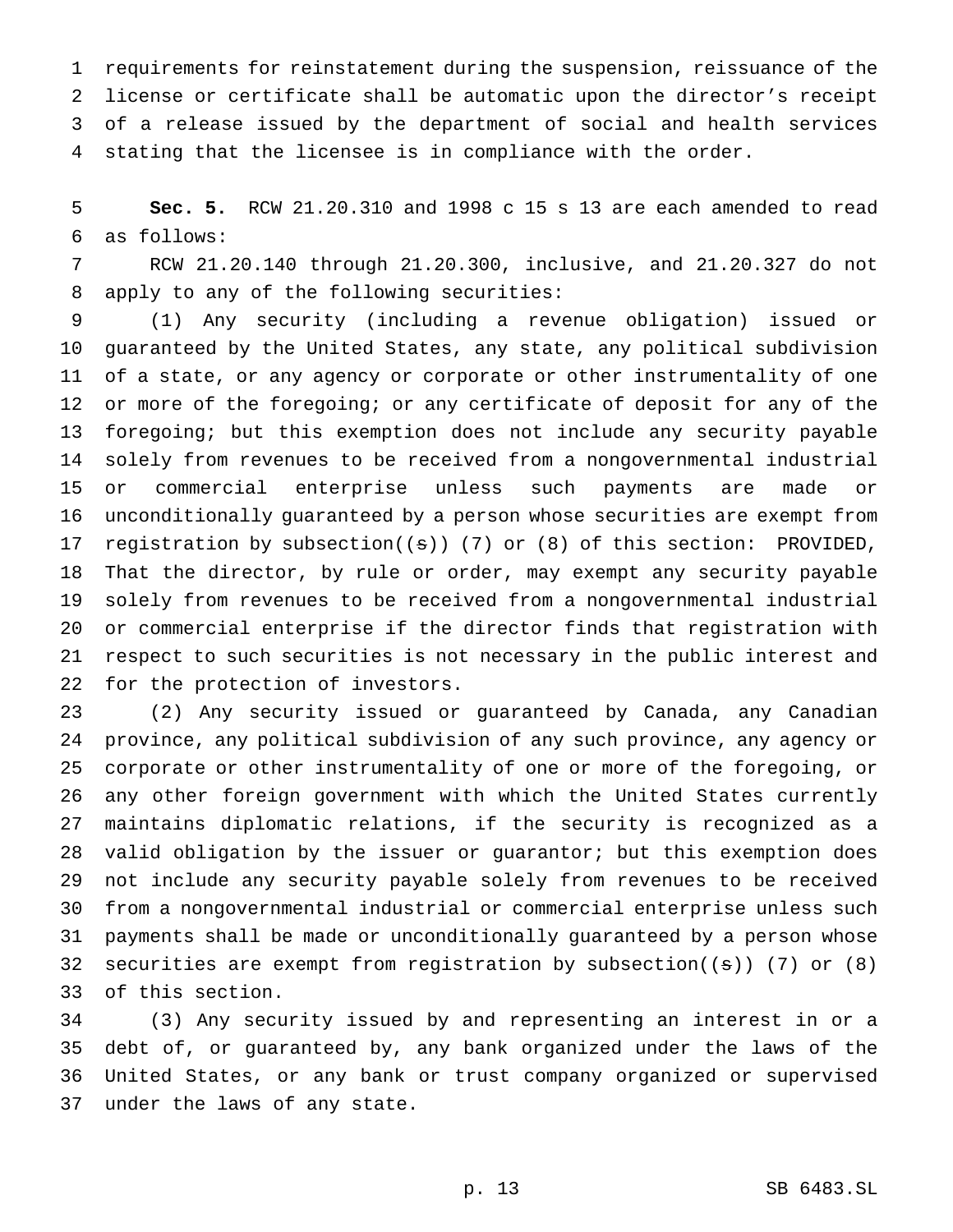(4) Any security issued by and representing an interest in or a debt of, or guaranteed by, any federal savings and loan association, or any building and loan or similar association organized under the laws of any state and authorized to do business in this state.

 (5) Any security issued by and representing an interest in or a 6 debt of, or insured or guaranteed by, any insurance company ((organized 7 under the laws of this state and)) authorized to do ((and actually 8 doing)) business in this state.

 (6) Any security issued or guaranteed by any federal credit union or any credit union, industrial loan association, or similar association organized and supervised under the laws of this state.

 (7) Any security issued or guaranteed by any railroad, other common 13 carrier, public utility, or holding company which is (a) ((subject to 14 the jurisdiction of the interstate commerce commission; (b))) a registered holding company under the public utility holding company act of 1935 or a subsidiary of such a company within the meaning of that 17 act;  $((e+))$  (b) regulated in respect of its rates and charges by a governmental authority of the United States or any state or 19 municipality; or  $((\{d\}))(c)$  regulated in respect of the issuance or guarantee of the security by a governmental authority of the United 21 States, any state, Canada, or any Canadian province; ((also)) and equipment trust certificates in respect of equipment conditionally sold or leased to a railroad or public utility, if other securities issued by such railroad or public utility would be exempt under this subsection.

 (8) Any security which meets the criteria for investment grade securities that the director may adopt by rule.

 (9) Any prime quality negotiable commercial paper not intended to be marketed to the general public and not advertised for sale to the general public that is of a type eligible for discounting by federal reserve banks, that arises out of a current transaction or the proceeds of which have been or are to be used for a current transaction, and that evidences an obligation to pay cash within nine months of the date of issuance, exclusive of days of grace, or any renewal of such paper which is likewise limited, or any guarantee of such paper or of any such renewal.

 (10) Any security issued in connection with an employee's stock purchase, savings, pension, profit-sharing, or similar benefit plan if: (a) The plan meets the requirements for qualification as a pension,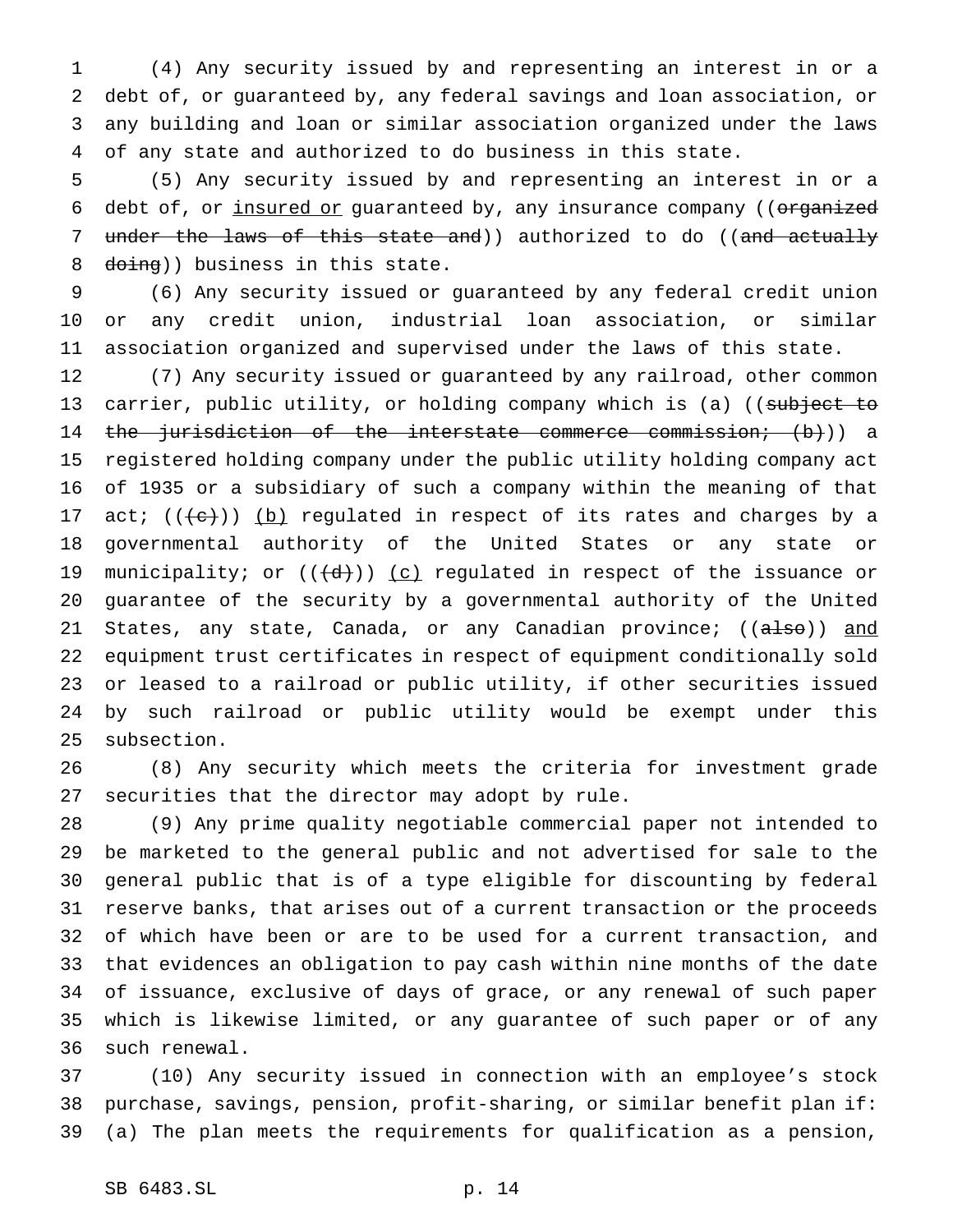profit sharing, or stock bonus plan under section 401 of the internal revenue code, as an incentive stock option plan under section 422 of the internal revenue code, as a nonqualified incentive stock option plan adopted with or as a supplement to an incentive stock option plan under section 422 of the internal revenue code, or as an employee stock purchase plan under section 423 of the internal revenue code; or (b) the director is notified in writing with a copy of the plan thirty days before offering the plan to employees in this state. In the event of late filing of notification the director may upon application, for good cause excuse such late filing if he or she finds it in the public interest to grant such relief.

 (11) Any security issued by any person organized and operated as a nonprofit organization as defined in RCW 84.36.800(4) exclusively for religious, educational, fraternal, or charitable purposes and which nonprofit organization also possesses a current tax exempt status under the laws of the United States, which security is offered or sold only to persons who, prior to their solicitation for the purchase of said securities, were members of, contributors to, or listed as participants in, the organization, or their relatives, if such nonprofit organization first files a notice specifying the terms of the offering and the director does not by order disallow the exemption within the next ten full business days: PROVIDED, That no offerings may be made until expiration of the ten full business days. Every such nonprofit organization which files a notice of exemption of such securities shall pay a filing fee as set forth in RCW 21.20.340(11) as now or hereafter amended.

The notice shall consist of the following:

28 (a) The name and address of the issuer;

 (b) The names, addresses, and telephone numbers of the current officers and directors of the issuer;

 (c) A short description of the security, price per security, and the number of securities to be offered;

 (d) A statement of the nature and purposes of the organization as a basis for the exemption under this section;

 (e) A statement of the proposed use of the proceeds of the sale of the security; and

 (f) A statement that the issuer shall provide to a prospective purchaser written information regarding the securities offered prior to consummation of any sale, which information shall include the following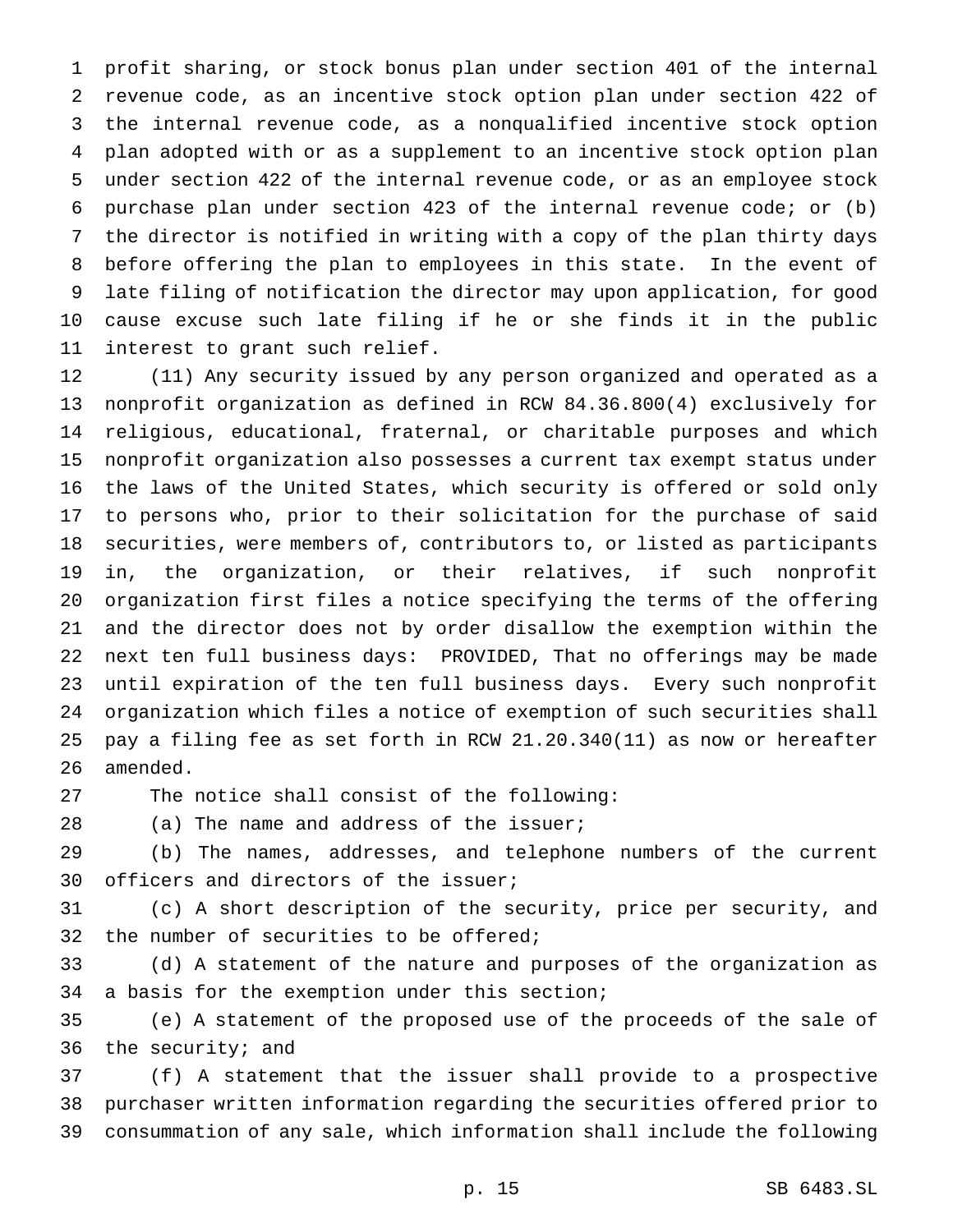statements: (i) "ANY PROSPECTIVE PURCHASER IS ENTITLED TO REVIEW FINANCIAL STATEMENTS OF THE ISSUER WHICH SHALL BE FURNISHED UPON REQUEST."; (ii) "RECEIPT OF NOTICE OF EXEMPTION BY THE WASHINGTON ADMINISTRATOR OF SECURITIES DOES NOT SIGNIFY THAT THE ADMINISTRATOR HAS APPROVED OR RECOMMENDED THESE SECURITIES, NOR HAS THE ADMINISTRATOR PASSED UPON THE OFFERING. ANY REPRESENTATION TO THE CONTRARY IS A CRIMINAL OFFENSE."; and (iii) "THE RETURN OF THE FUNDS OF THE PURCHASER IS DEPENDENT UPON THE FINANCIAL CONDITION OF THE ORGANIZATION."

 (12) Any charitable gift annuities issued by a board of a state university, regional university, or of the state college.

 (13) Any charitable gift annuity issued by an insurer or institution holding a certificate of exemption under RCW 48.38.010.

 **Sec. 6.** RCW 21.20.370 and 1998 c 15 s 17 are each amended to read as follows:

15 (1) The director in his or her discretion  $((+1))$  (a) may annually, or more frequently, make such public or private investigations within or without this state as the director deems necessary to determine whether any registration should be granted, denied or revoked or 19 whether any person has violated, is violating, or is about to violate 20 any provision of this chapter or any rule or order ((hereunder)) under 21 this chapter, or to aid in the enforcement of this chapter or in the 22 (( $prescripting$ )) adoption of rules and forms (( $hereunder$ ,  $(2)$ )) under 23 this chapter, (b) may engage in the detection and identification of 24 criminal activities subject to this chapter,  $((+3))$  (c) may require or 25 permit any person to testify or to file a statement in writing, under oath or otherwise as the director may determine, as to all the facts 27 and circumstances concerning the matter to be investigated, and  $((+4))$ 28 (d) may publish information concerning a proceeding, an investigation, 29 or any violation of this chapter or any rule or order ((hereunder)) 30 under this chapter, if the director determines it is necessary or 31 appropriate in the public interest or for the protection of investors. (2) The enforcement unit of the securities division of the department of financial institutions may be authorized to receive criminal history record information in connection with the investigation of criminal activities subject to this chapter.

 **Sec. 7.** RCW 21.20.380 and 1995 c 46 s 6 are each amended to read as follows:

SB 6483.SL p. 16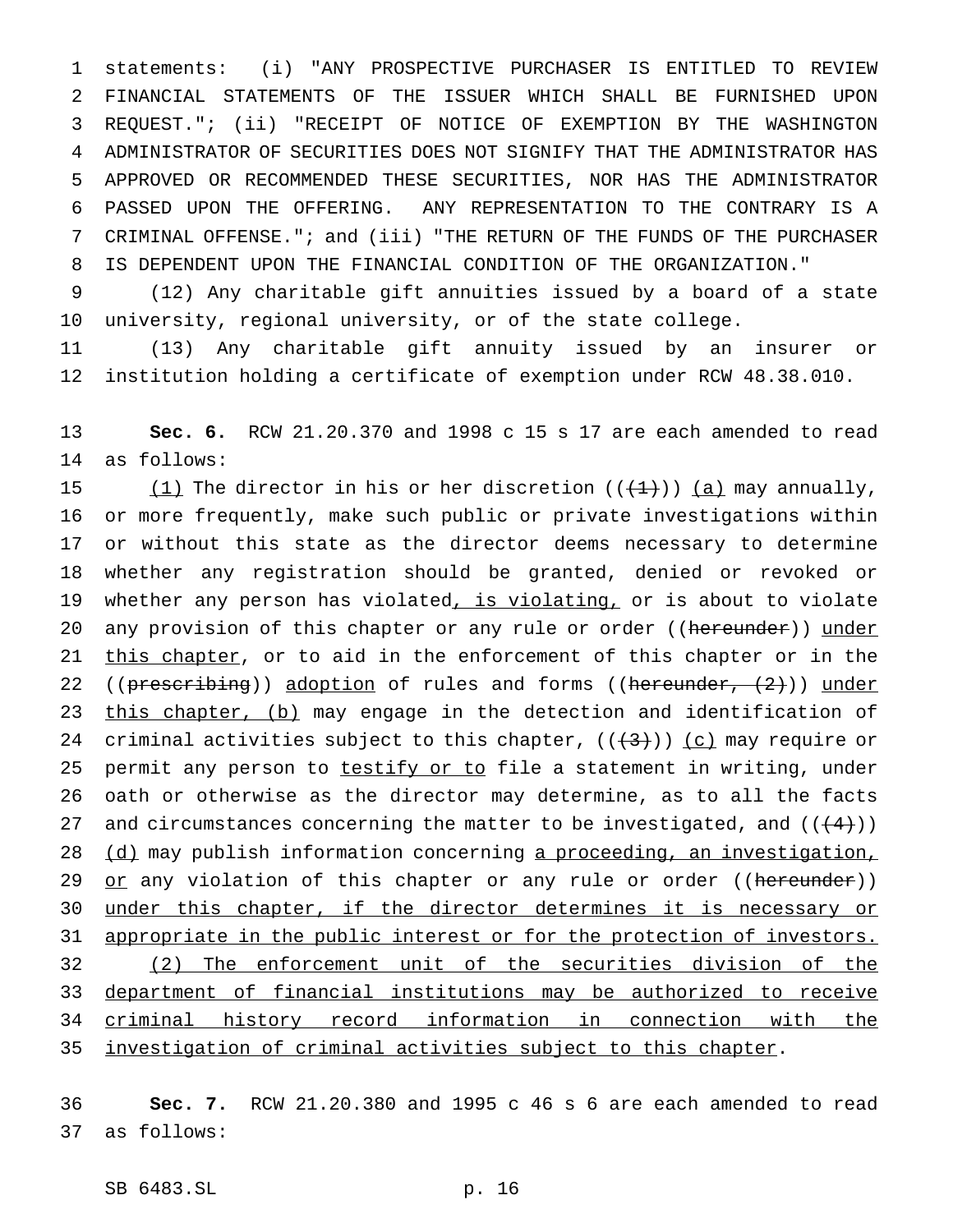(1) For the purpose of any investigation or proceeding under this chapter, the director or any officer designated by the director may administer oaths and affirmations, subpoena witnesses, compel their attendance, take evidence, and require the production of any books, papers, correspondence, memoranda, agreements, or other documents or records which the director deems relevant or material to the inquiry.

 (2) If the activities constituting an alleged violation for which the information is sought would be a violation of this chapter had the activities occurred in this state, the director may issue and apply to enforce subpoenas in this state at the request of a securities agency or administrator of another state.

12 (3) A subpoena issued to a financial institution under this section 13 may, if the director finds it necessary or appropriate in the public 14 interest or for the protection of investors, include a directive that the financial institution subpoenaed shall not disclose to third parties that are not affiliated with the financial institution, other 17 than to the institution's legal counsel, the existence or content of 18 the subpoena.

19 (4) In case of disobedience on the part of any person to comply 20 with any subpoena lawfully issued by the director, ((or on)) the refusal of any witness to testify to any matters regarding which the 22 witness may be lawfully interrogated, or the failure to comply with a nondisclosure directive under subsection (3) of this section, a court of competent jurisdiction of any county or the judge thereof, on 25 application of the director, and after satisfactory evidence of willful disobedience, may compel obedience by proceedings for contempt, as in the case of disobedience of the requirements of a subpoena issued from such a court on a refusal to testify therein.

 NEW SECTION. **Sec. 8.** A new section is added to chapter 21.20 RCW to read as follows:

 As required by chapter 48.18A RCW, a person selling variable contracts shall be registered as a broker-dealer or securities salesperson as required by this chapter. This chapter, and any rules or orders adopted under this chapter, applies to any person engaged in the offer, sale, or purchase of a variable contract. "Variable contract" means the same as set forth under chapter 48.18A RCW.